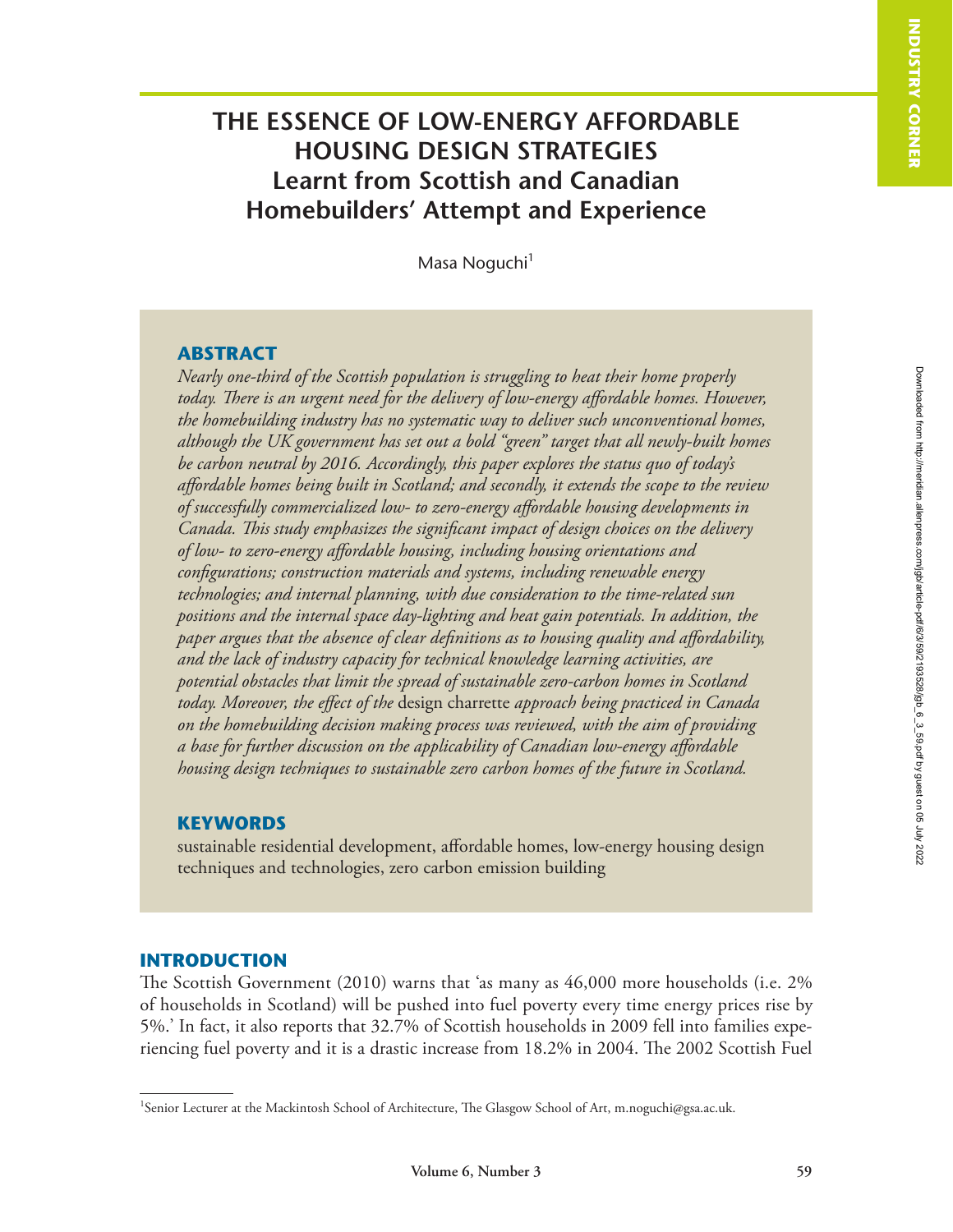Poverty Statement determines that 'a household is in fuel poverty if, in order to maintain a satisfactory heating regime, it would be required to spend more than 10% of its income (including Housing Benefit or Income Support for Mortgage Interest) on all household fuel use.' The majority of households in low income groups are suffering from fuel poverty as they have to spend a high proportion of their income on fuel and sacrifice other parts of their family budgets. Indeed, there is an urgent need for the delivery of low- to zero-energy and carbon affordable homes. In fact, the government published a report entitled 'A low-carbon building standards strategy for Scotland' (known as the 'Sullivan Report') which recommends that carbon dioxide  $(CO<sub>2</sub>)$  emissions derived from energy use for space and water heating, lighting, and ventilation in all newly-built homes achieve nil by 2016/17 (Scottish Building Standards Agency, 2007).

In the Scottish Planning Policy 3 document, affordable housing is defined broadly as 'housing of a reasonable quality that is affordable to people on modest incomes' (Scottish Government, 2008). It also refers to a proportion of the housing market targeted at or reserved for people who are unable to acquire housing through open market purchase (Aberdeen City Council, 2005). Housing affordability refers to the ability of homeowners and renters to allocate their income on shelter, encompassing initial costs that are spent on building the house, as well as operating costs on maintaining it to be adequate and comfortable. In Canada, a house is considered as affordable when the homebuyer spends no more than 32% of the household's gross monthly income on the mortgage principal, interest, taxes, and heating expenses, or P.I.T.H. The second rule is that the entire monthly housing household debt load should not exceed more than 40% of the borrower's gross monthly income. These rules have widely been recognised as the benchmark of housing affordability in Canada (Friedman, 2005). However, it is unclear if the Canadian measurement of housing affordability can be directly applied to the UK market. This aspect requires further discussion and will be left for future in-depth studies.

In Scotland, today's drastic increase of energy prices necessitates the industry to consider the production of energy-efficient homes in order to mitigate housing affordability issues. The mass delivery of such homes also contributes to tackling global warming issues. Today, 27% of  $CO<sub>2</sub>$  emissions in the UK are derived from the housing sector and the government has set out the green target of cutting  $CO_2$  emissions by as much as one-third in all housing stock by 2050. In order to achieve this ambitious goal, three gradual steps to regulate the extent of domestic  $CO<sub>2</sub>$  emissions have been established based on the Code for Sustainable Homes, which is now compulsory for new homes in England (Communities and Local Government, 2006). The government's initial step aims for the 25% reduction of operational  $CO_2$  emissions in newly-built homes by 2010 (CSH Level 3), followed by a 44% reduction by 2013 (CSH Level 4). Eventually, all newly-built homes need to be carbon neutral by 2016—i.e., the CSH Level 6 accompanied by the *Lifetime Home*1 design standards, with a mandatory heat loss parameter of  $0.8 \text{ W/m}^2\text{K}$  or less (Communities and Local Government, 2007). However, the code disregards means of reducing construction costs, focusing mainly on the improvement of housing quality; therefore, the challenge today centres around how to deliver affordable zero-carbon homes, where Lifetime Homes design features are also brought into effect. Accordingly, it is important to re-examine existing affordable housing delivery processes for the further upgrades.

The following section aims to initially document the status quo of selected affordable housing developments delivered by Tenants First Housing Co-operative in Aberdeen as the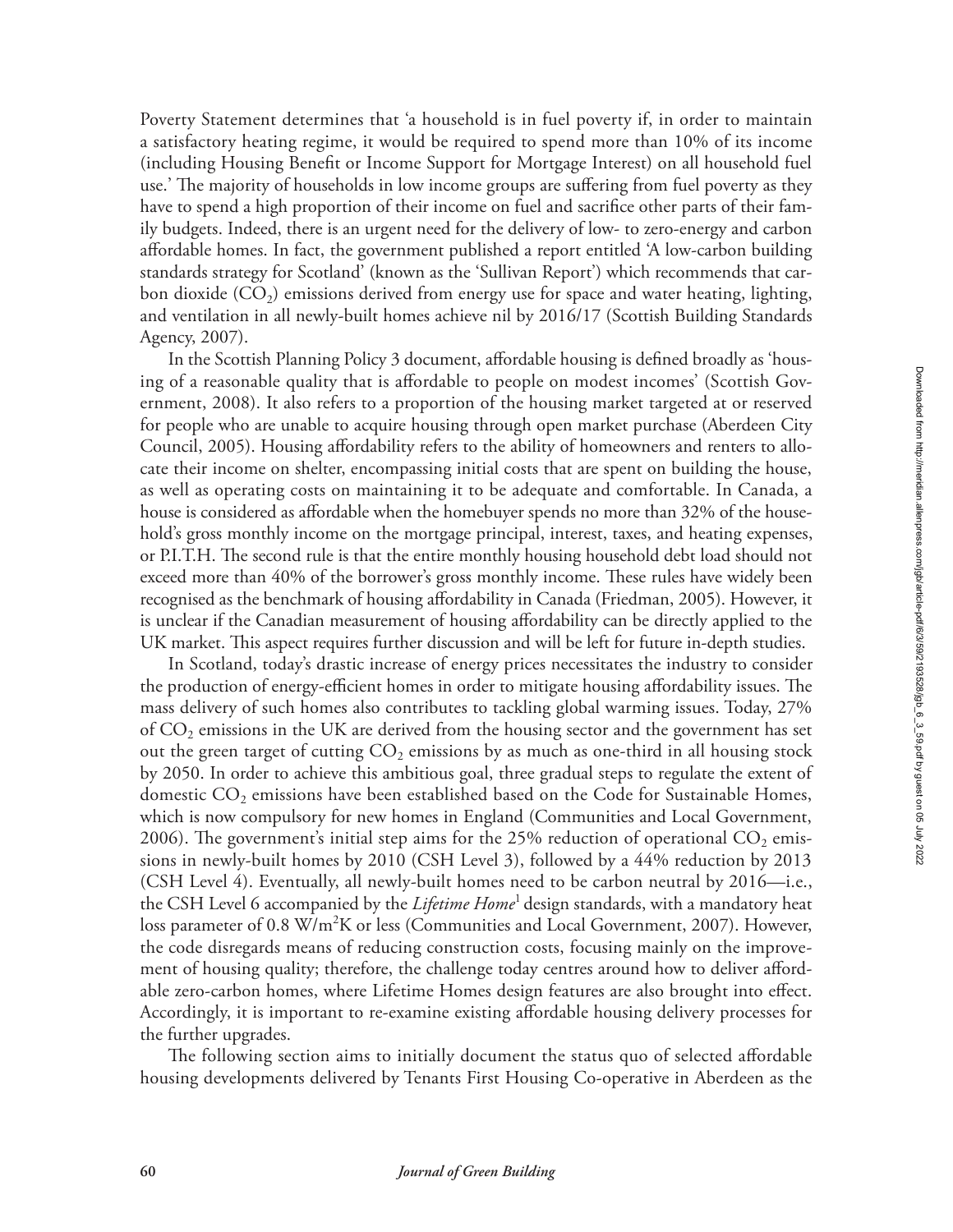case studies that link to the next section concerning design techniques being applied for the successful development of net low- to zero-energy affordable homes in Canada. In the end, based on the case studies, this paper will clarify some key obstacles that potentially hinder the delivery of affordable zero-carbon homes today in Scotland.

## **AFFORDABLE HOUSING DELIVERY IN SCOTLAND**

With due consideration of today's economic recession that accelerates fuel poverty issues, the Scottish government is facing acute pressure to provide affordable homes. The pressure derives from not only potential homebuyers, but also from those who live in rented accommodations owned by either the public or private sectors. In fact, Shelter Scotland (2009) emphasizes a growing demand for affordable housing, taking into account the number of household applicants who are presently on waiting lists. Local authorities today may need to compel housing developers to provide affordable homes as per the Scottish Planning Policy 3, published in 2003, supplemented by the Planning Advice Note 74 in 2005. Each development should contain a variety of affordable homes. The rented units are allocated in accordance with demographical housing needs and the sold units are intended to be allocated for people of a limited financial capacity who are at or below the threshold of market purchase.

The Aberdeen City Council expects an affordable housing contribution of no less than 10% from new developments of 20 dwelling units or more (Aberdeen City Council, 2008a). Recently, the Strategic Development Planning Authority (2009) proposed the latest percentage allocation for the delivery of affordable housing in the range from 20% to 30% of new housing development in Aberdeen City. In delivering the target for affordable housing provision as set out in the Local Development Plan, Aberdeen City Council and Aberdeenshire Council are working closely in partnership with Registered Social Landlords (RSLs), such as Tenants First Housing Co-operative (TFHC). TFHC is the largest fully mutual Housing Cooperative in the UK with over 1,300 homes in affordable settlements throughout Aberdeen City and Aberdeenshire. It was formed from an amalgamation of small housing co-operatives in Aberdeenshire. TFHC is involved in a number of successful affordable housing developments, providing homes for tenants with varying needs, including single persons and families, young and elderly residents, and people with support needs. In developing new homes, TFHC recognises the need for modernised procurement processes which encompass a consortium-led and integrated approach (Communities Scotland, 2006). In 2006, TFHC became a founding member of Devanha Limited, a consortium formed by five local RSLs based in Aberdeen. The consortium is aimed at delivering an improved programme and quality efficiencies in housing procurement for affordable home developments throughout the North East of Scotland (Collaborative Working Centre, 2007). It is achieved through the use of long-term framework agreements with construction partners and open-book cost management, which provides the consortium members with the ability to select appointed contractors to work on a framework for all of their new housing developments. Selected contractors and consultants are required to fulfill their duties under the agreed design and construction standards to achieve the highest quality in the development. This procurement model was seen to be desirable in the North East of Scotland. The organised coordination allowed local councils to clearly identify the particular needs and allocate specific RSLs to address the issues. It is widely known that the success of the Scottish RSL movement is based on a flexible and locally responsive system.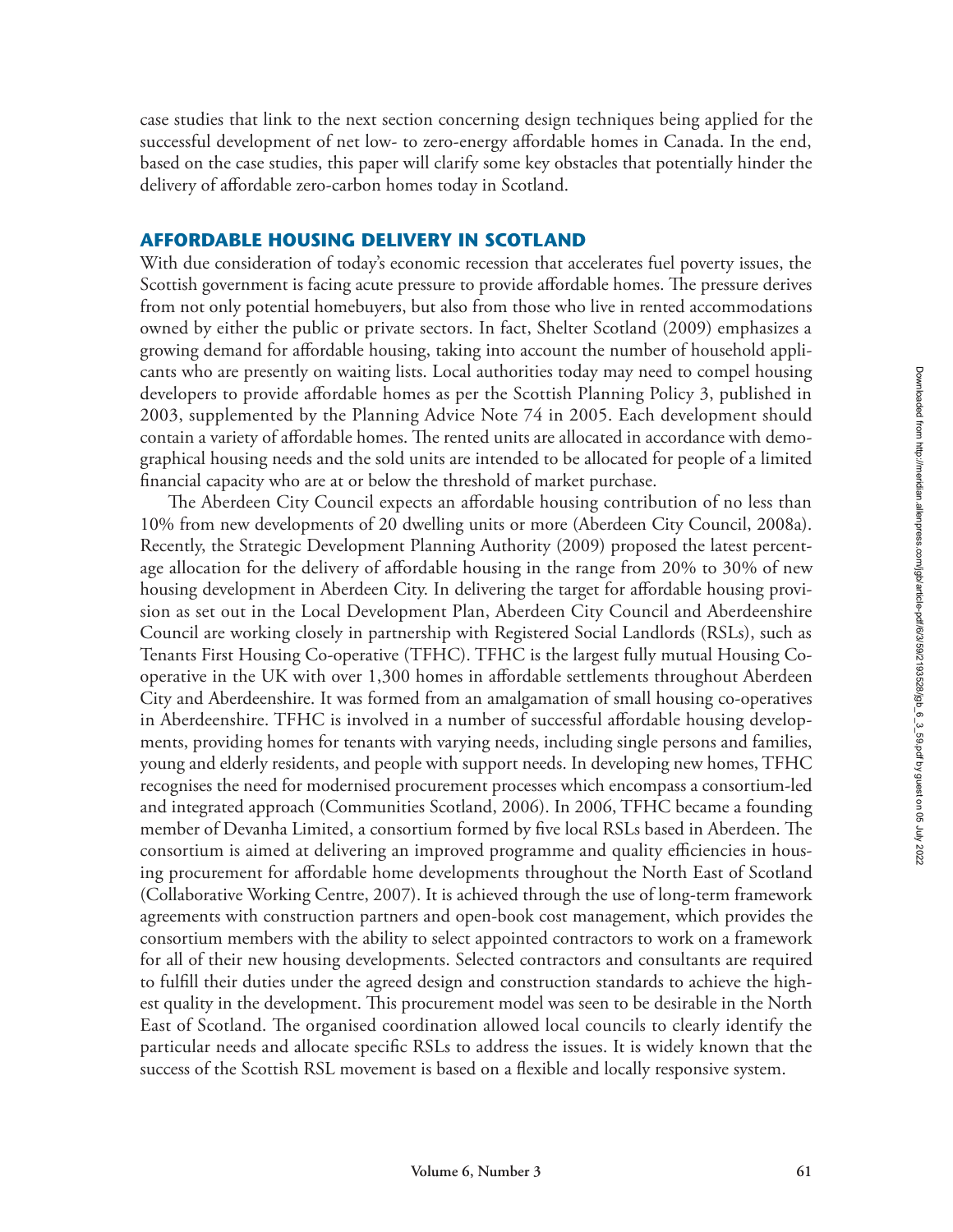Devanha Limited is currently engaged in a programme for the Scottish government on behalf of Scottish Ministers to deliver 1,563 affordable homes for social renting and low-cost home ownership from 2007 to 2010. The programme comprises 1,188 houses for rent and 375 houses based on shared equity. For potential low-income first-time buyers, dwellings, mainly in the form of flats or semi-detached houses, will be built. The government grant funding also targets the reinforcement of housing schemes accompanied by environmental improvement (Communities Scotland, 2007). Having recognised the significance of environmental responsibility and cost in use for their membership, TFHC aims to improve the energy efficiency of its future homes. This benefits not only the environment but also TFHC member tenants by minimising maintenance and running costs. Taking into consideration the benefits of Modern Methods of Construction, TFHC expects to establish high quality standards that can be applied to the delivery of energy-efficient homes (Barr, 2009a).

## *Case Studies: Tenants First Housing Co-operative's Housing Projects Today*

In order to deliver high-quality affordable housing, Tenants First Housing Co-operative (TFHC) contributed to publication of the Housing Quality and Design Brief, which outlined the commitment to delivering housing solutions aligned with the combined measurement tools of cost, quality, performance, and sustainability (Barr, 2007). The contents of the Housing Quality and Design Brief can be summarised as follows:

- Promoting higher-quality building within the agreed target cost;
- Achieving the very good standard rate according to the *Ecohomes*<sup>2</sup> scheme;
- Introducing and incorporating renewable materials and energy sources;
- Exploring the potential for innovative, modern methods of construction;
- Promoting the principle of mixed communities to ensure the development of successful sustainable communities;
- Ensuring all development schemes meet the minimum Scottish Government standards and achieve a Standard Assessment Procedure (SAP) rating of no less than of 80 or equivalent (against SAP 2005); and
- Developing a Housing and Quality Standards assessment and measurement tool for ongoing and regular monitoring, evaluation, and review process.

By applying this brief, all new developments are expected to exceed these minimum standards that also reflect the contexts of the Scottish Housing Handbook, Housing for Varying Needs, Scottish Federation of Housing Associations' Special Needs Code of Practice, Standard Assessment Procedure and Grampian Police Secured by Design. Moreover, TFHC homes are built in accordance with current legislation governing building standards and the Construction (Design and Management) Regulations.

In order to deliver sustainable low- to zero-energy homes, TFHC today is planning to apply the Code for Sustainable Homes (CSH) guidance as a minimum quality standard for their new homes of the future. TFHC also strives to influence the Scottish construction industry in the application of offsite construction approaches through the benefits of housing product quality, delivery time and safety, and guaranteed construction costs. To this end, TFHC has employed a number of sustainable building materials and systems, which are supplied outside the UK, in order to demonstrate their good practice to the Scottish construction partners and encourage them to learn from such innovations (Barr, 2009b). The housing project in Ballater, for instance, was developed using prefabricated concrete panels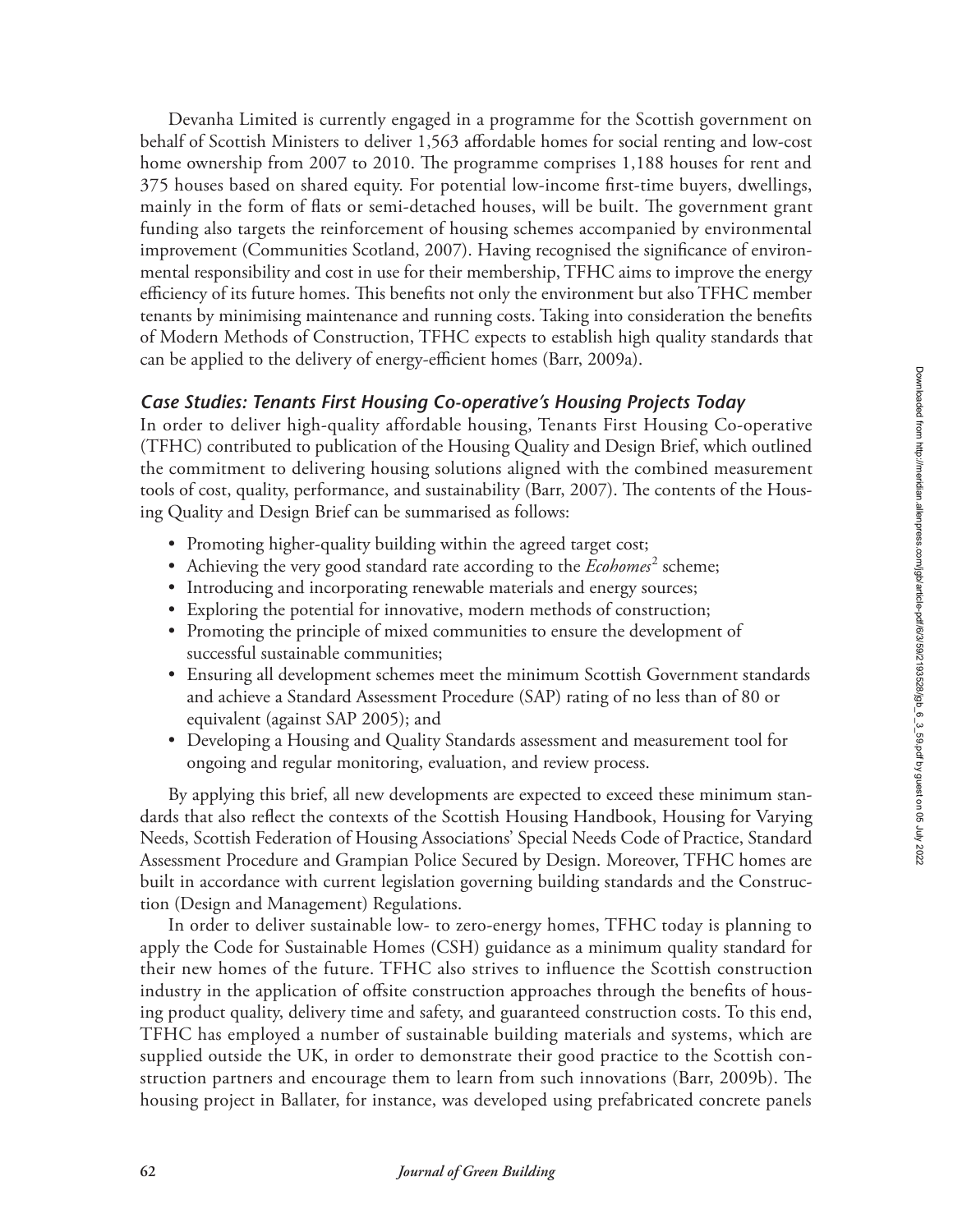supplied by Opstalan, based in the Netherlands. TFHC also carried out a housing development in Aboyne where a timber frame open panel system was brought into effect for the delivery of quality affordable homes. Furthermore, the ongoing School Lodges development in Kingsford and Kirkhill, Aberdeen, has been applying the Canadian *Super E*<sup>3</sup> housing programme that helps to lower the homes' operational energy consumption. John Hockman (2009), certified Super E evaluator, estimates that the energy performance of the house built based on the Super E housing standards may achieve the reduced  $CO<sub>2</sub>$  emissions equivalent to the CSH level 3. The key features of these above mentioned construction developments will be summarised in the following sections.

## *Invercauld Park Housing Development in Ballater, Aberdeenshire*

The Invercauld Park housing development is located in Ballater, Aberdeenshire. The construction was started in February 2004. It was completed and occupied in September 2004. As part of the conditions of the local council's planning consent to Scotia Homes, the builder of the neighbouring development, TFHC was given the land to supply affordable homes. The site accommodated a total of five two-storey three-bedroom houses built for rent (Fig.1).

In order to enhance the product quality and the efficiency of operational energy use, TFHC applied prefabricated insulated concrete wall panels imported from Holland. The building envelope was multi-layered, comprised of an external veneer brick and polyurethane insulation and 100mm concrete layers, with which all windows and doors had already been fitted. The prefabricated structural insulated roofs were also applied to this project (Forbes, 2005). To achieve the desired quality, the wall panels were shipped to Aberdeen and delivered to the construction site using low-loader lorries. The panels were then installed on in-situ concrete ring beam foundations and substructure services.

The positive feature of this concrete panel system is the integrated thermal insulation, which reduces the fabric heat loss of the houses. The heavyweight concrete material has high heat capacity, which to some extent captures heat from internal and external ambiances i.e., thermal mass. This not only reduces the annual running cost of fuel, but also gives additional benefits in noise insulation and fire resistance (Communities Scotland, 2007). However, heat loss may not be avoidable around the unsealed joints between the panel and



**FIGURE 1.** Affordable housing development in Ballater, Aberdeenshire.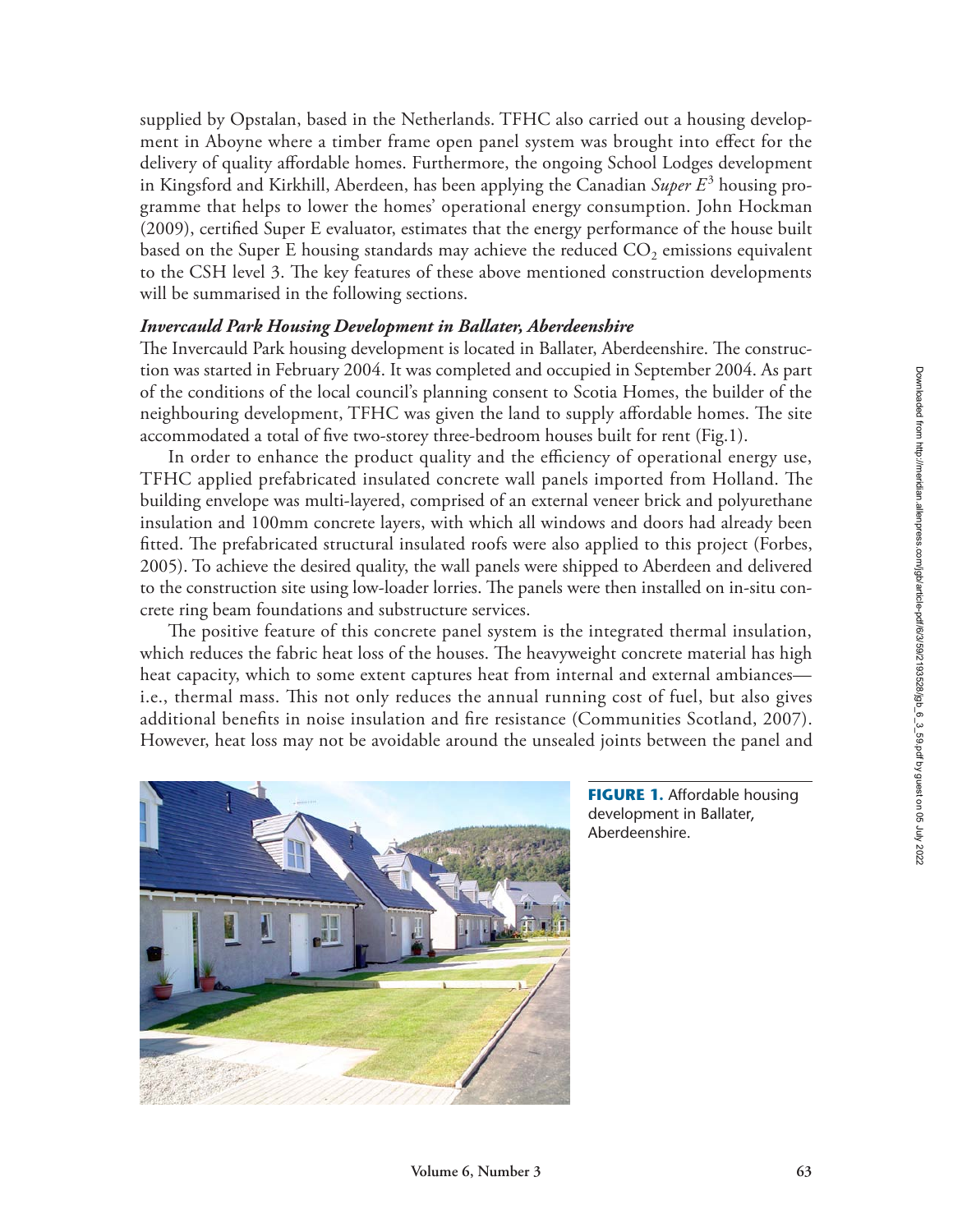substructure. In theory, effective project management and an integrated approach to the design and build phases, as well as rigorous training of contractors before product arrival and installation, will benefit the whole process (Forbes, 2005). In reality, the local contractor encountered problems during the installation of these panels due to their unfamiliarity with this innovative building system. This resulted in slowing the installation; thus, the progress of the development was delayed and led to an increase of the project costs. In fact, the build cost for the Ballater project was estimated at £103,000 per unit. In other words, it became a 38% increase when the prefabricated house was compared with an ordinary timber frame house that could be estimated at £75,000 per unit when the project was carried out.

As there was no mains gas connection, an oil heating system was used to provide the central heating and hot water. Several tests for the energy-efficiency and environmental performance, such as infrared thermographic survey, Ecohomes assessment, SAP rating, and National Home Energy Rating (NHER) assessment, were carried out between July 2005 and July 2006. According to a report developed by Hexagon Research and Consulting and Alembic Research (2007), the temperature monitoring results showed a generally comfortable range achieved across the rooms in all of the dwellings. The report indicated that the average weekly oil cost for the prefabricated dwellings was 13.6 percent less than the average cost of the non-prefabricated dwellings. Among five prefabricated dwellings surveyed, the occupants of the detached dwelling spent the highest amount on fuel.

The use of this prefabricated concrete panelised system imported from Holland contributed to reducing the houses' utility cost and  $CO<sub>2</sub>$  emissions and resulted in making these houses more energy-efficient and affordable when they came into operation. However, the industry's unfamiliarity with the concrete panelised system led to a 38% increase in the build cost. This meant that the implementation of the concrete panelised system could not sufficiently underpin the notion of housing affordability where the reduction of initial costs is still of importance. As well, this imported concrete system might have increased the amount of embodied energy use in the production and delivery when compared with its timber frame counterparts, which can be procured locally.

## *Aboyne Village Housing Development*

The Aboyne Village housing development is located in the centre of Aboyne village. The site was vacant and formerly part of the old auction cattle mart. Since the site had been derelict for a considerable period of time, the enhancement of the site for residential use was needed. The site's proximity to the River Dee meant that the building platform was raised by one metre in order to mitigate water damage from flooding. The development involves the delivery of sixteen two- and three-storey affordable houses, which correspond with locally identified housing need. To increase the production efficiency, an offsite open panel timber frame system was applied to the mass housing development. The panels were supplied by Deeside Timberframe. These factory-assembled open panels consist of timber studs incorporating batt insulation. The wall will then be covered externally with oriented strand board (OSB) wall sheathing and moisture barrier membrane before cladding, as well as internally with vapour barriers and plaster boards. The materials are installed in a conventional manner.

The open panel timber frame system dominates the industry and is considered one of the most cost-effective construction systems applied by Scottish homebuilders. However, this system is still heavily reliant on on-site assemblies; thus, the product quality and energy-efficiency cannot be considered to be as consistent as the properties of a closed panel system.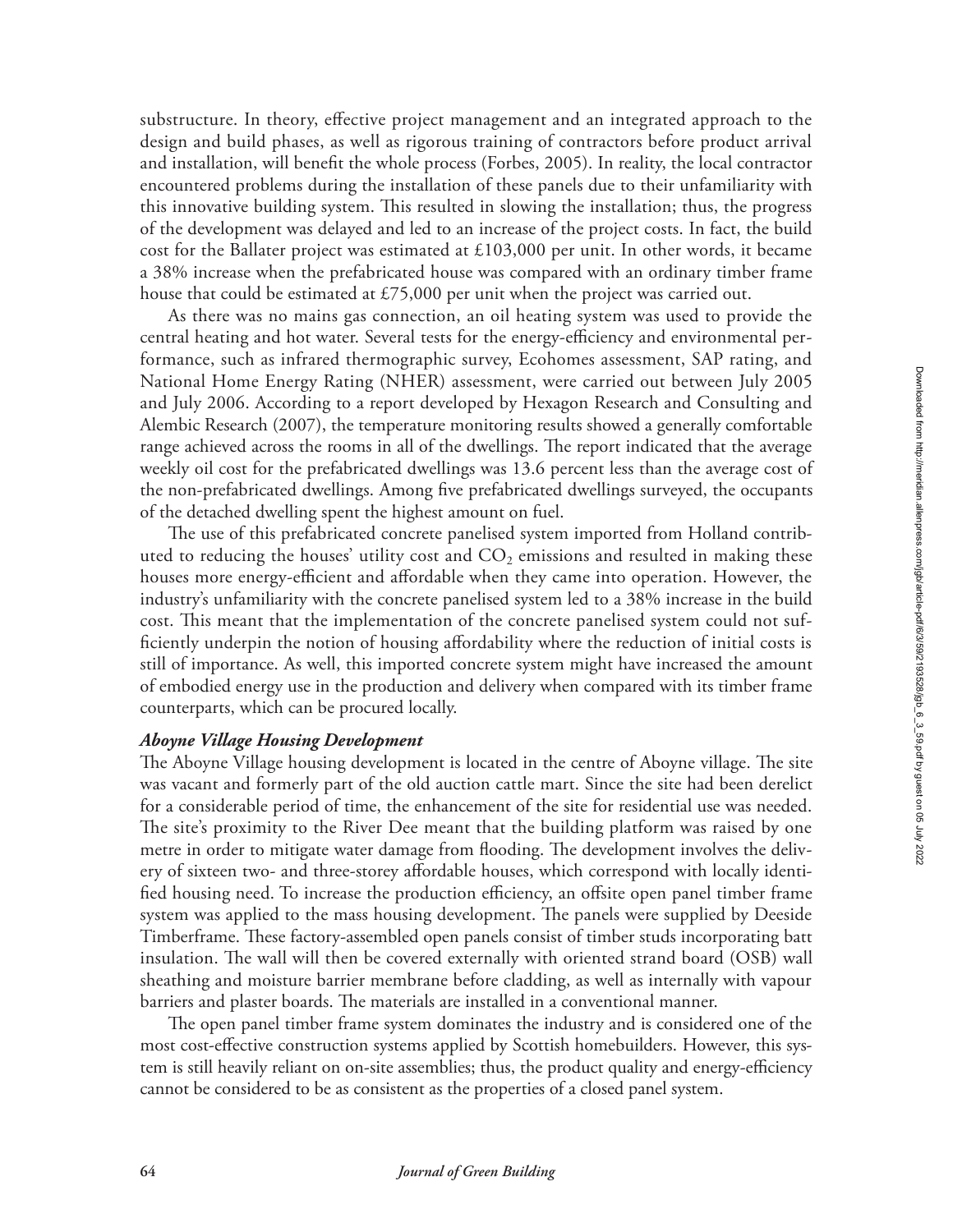Downloaded from http://meridian.allenpress.com/jgb/article-pdf/6/3/59/2193528/jgb\_6\_3\_59.pdf by guest on 05 July 2022

## *School Lodges Development in Kingsford and Kirkhill, Aberdeen*

The School Lodges development was carried out with the financial support of the Aberdeen City Council and included four wheelchair-accessible residential properties, which are located in close proximity to primary schools in Kingsford and Kirkhill, Aberdeen (Aberdeen City Council, 2008b). To meet the development guidance provided by Aberdeen City Council, TFHC considered several off-site construction methods such as a concrete panelised system, timber frame panelised system, and a concrete or wood frame modular system. However, in view of the available budget, the Canadian Super E® holistic housing programme was selected. The houses in Kingsford were built using the pre-engineered Super E timber frame closedpanel system supplied initially by JPJ Environmental, the housing supplier in Canada. The panels were erected using a hoist and placed on the in-situ concrete foundation built by a local contractor.

The energy performance of the Super E homes was analysed carefully by making use of the Canadian HOT 2000 software tool. Thus, the results help TFHC to identify whether or not the annual energy use of the homes in question meets the Super E housing standard established by the Canadian government. Homes are granted the Super E certification when built according to the quality standard. The Super E housing programme aims to improve air-tightness, thermal performance, and ventilation of housing with the support of a mechanical heat recovery system, which recuperates pre-heated indoor air for supplementing the house's space heating.

Today, Super E advisors often recommend the use of foam insulation products (e.g. Icynene®) that drastically enhance the air-tightness of building envelopes (Hockman, 2009). Where foam insulation is utilised, the global warming potential may also need to be taken into account in order to reduce the pollution risk from blowing agent emissions that arise from the manufacture, installation, and disposal of foamed thermal (and acoustic) insulants. This pollution issue affects the environmental assessment of the Code for Sustainable Homes. For instance, Icynene is open cell foam insulation and allows for the use of a 100% waterblown agent that minimises air leakage for increased energy efficiency, creates a healthy indoor environment, reduces airborne sounds, and offers design freedom (Icynene, 2009). On the other hand, such open cell foam insulation is usually considered to be permeable to vapour. Moreover, it does not have high thermal properties or offer structural strength when compared to the closed cell counterpart, which has the great potential for the elimination of a number of building materials such as wall sheathing (e.g., OSB or Plywood) and vapour barriers (e.g., polyethylene sheets) as exemplified by the construction of the EcoTerra net zeroenergy sustainable house in Canada (Noguchi, 2008). In other words, the use of closed cell foam insulation can be considered more effective in reducing the amount of building materials and operational energy costs than the installation of an open cell one.

The aforementioned case studies of residential developments delivered by Tenants First Housing Co-operative somewhat demonstrate the capacity of the Scottish homebuilding industry today. It still seems to be struggling to find a systematic way to deliver zero carbon affordable homes which can accommodate the needs and aspirations of individuals as well as society. Although TFHC has taken the initiative for implementing some innovative offsite construction technologies, the outcomes turned out to be more expensive than the traditional alternative due to local industry's unfamiliarity with the technologies. In Canada, design and production strategies (including the Super E home programme) that aim to commercialise energy-efficient affordable homes had been studied intensively. Today, the homebuilding industry succeeds in delivering low- or zero-energy marketable homes.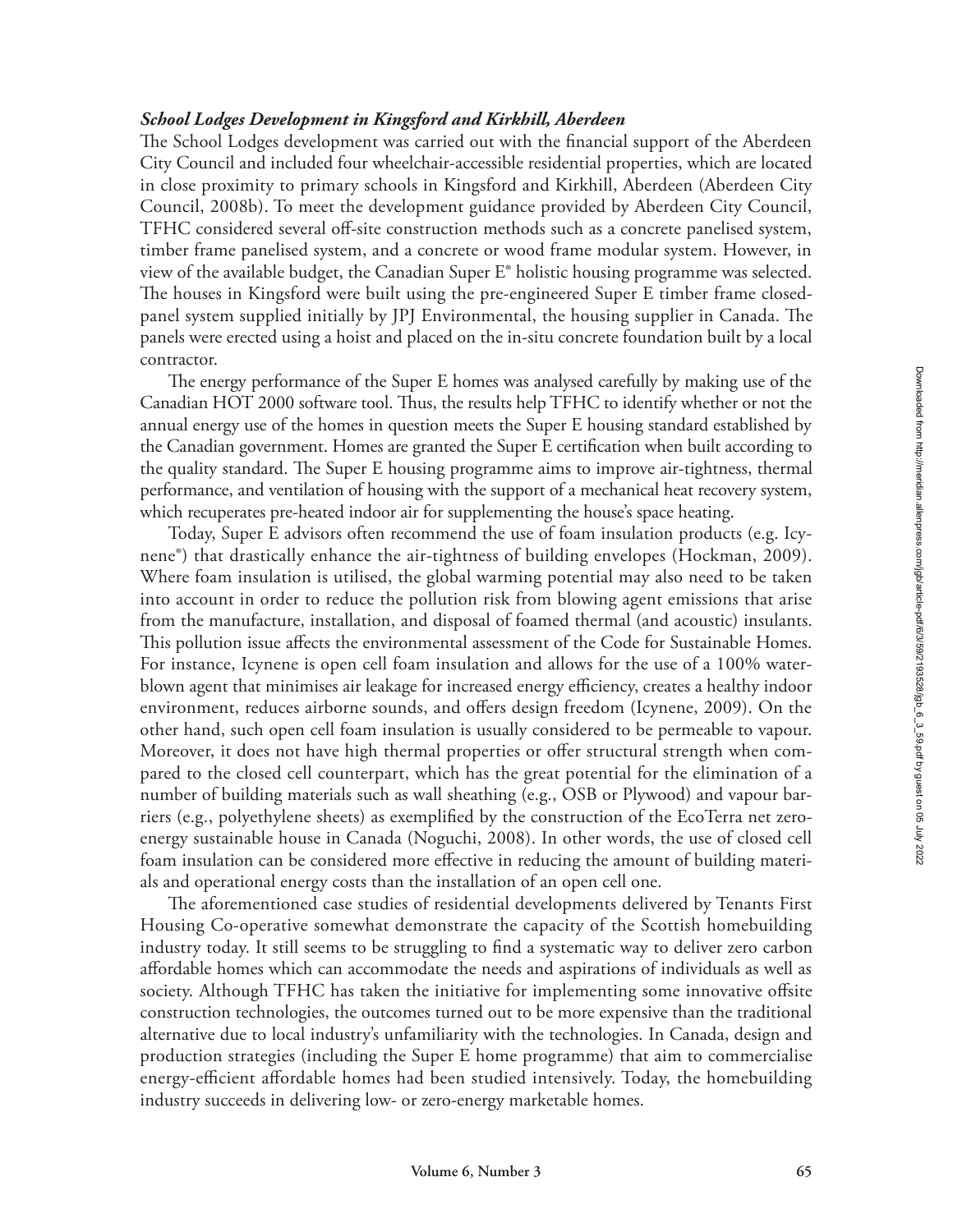To investigate Canadian affordable housing design techniques, which are accompanied by energy-efficient construction solutions, the authors organised site visits to Canada's successful residential developments—this knowledge transfer event was later called *Net Zeroenergy Affordable Home Mission to Canada 2009*. The following section will summarise the mission contents and the findings of design and production strategies being applied by Canadian homebuilders and housing manufacturers for the commercialisation of net low- to zeroenergy affordable homes.

#### **NET ZERO-ENERGY AFFORDABLE HOME MISSION TO CANADA**

The Net Zero-energy Affordable Home Mission to Canada was held from June 6th to 11th, 2009, with the support of the UK government through the Knowledge Transfer Partnerships programme, as well as of the CanmetENERGY-Varennes, Natural Resources Canada, and the CMHC International, Canada Mortgage and Housing Corporation. The visits included the following residential housing projects situated in and around the city of Montreal, Quebec: Cité-jardin Fonteneau, Parc Angus, Bois Franc, 2005 & 2007 Canadian Solar Decathlon Houses, Saint-Basile PV Solar House, ÉcoTerra Net Zero-energy Healthy House, Green Energy Benny Farm, and Coteau Vert Projects. The first three projects (i.e., Cité-jardin Fonteneau, Parc Aungus, and Bois Franc) visited were originally affordable housing developments that successfully adopted the *Grow Home*® design concept that was established in the early 1990s with the lead of Prof. Dr. Avi Friedman, Director of the Affordable Homes Programme at the School of Architecture, McGill University. The Cite-jardin Fonteneau project was developed with the aim to achieve a moderately high density of affordable homes accompanied by detached, semi-detached, and attached dwelling units—i.e., the income mix of neighbourhood (Friedman, 2005) (Fig.2).

The community's visual quality was enhanced by vehicular circulations that were well organised in consideration of road hierarchy and safety, parking spaces, car-free pedestrian paths, and green public and private open spaces including allotments (Fig.3).

In this project, a semi-basement that accommodates a private indoor garage is introduced and connected to a rear communal car (and wheelchair) circulation that leads to the front

**FIGURE 2.** Cité-jardin Fonteneau project—view from Rue Joseph-A.-Rodier.



**66** *Journal of Green Building*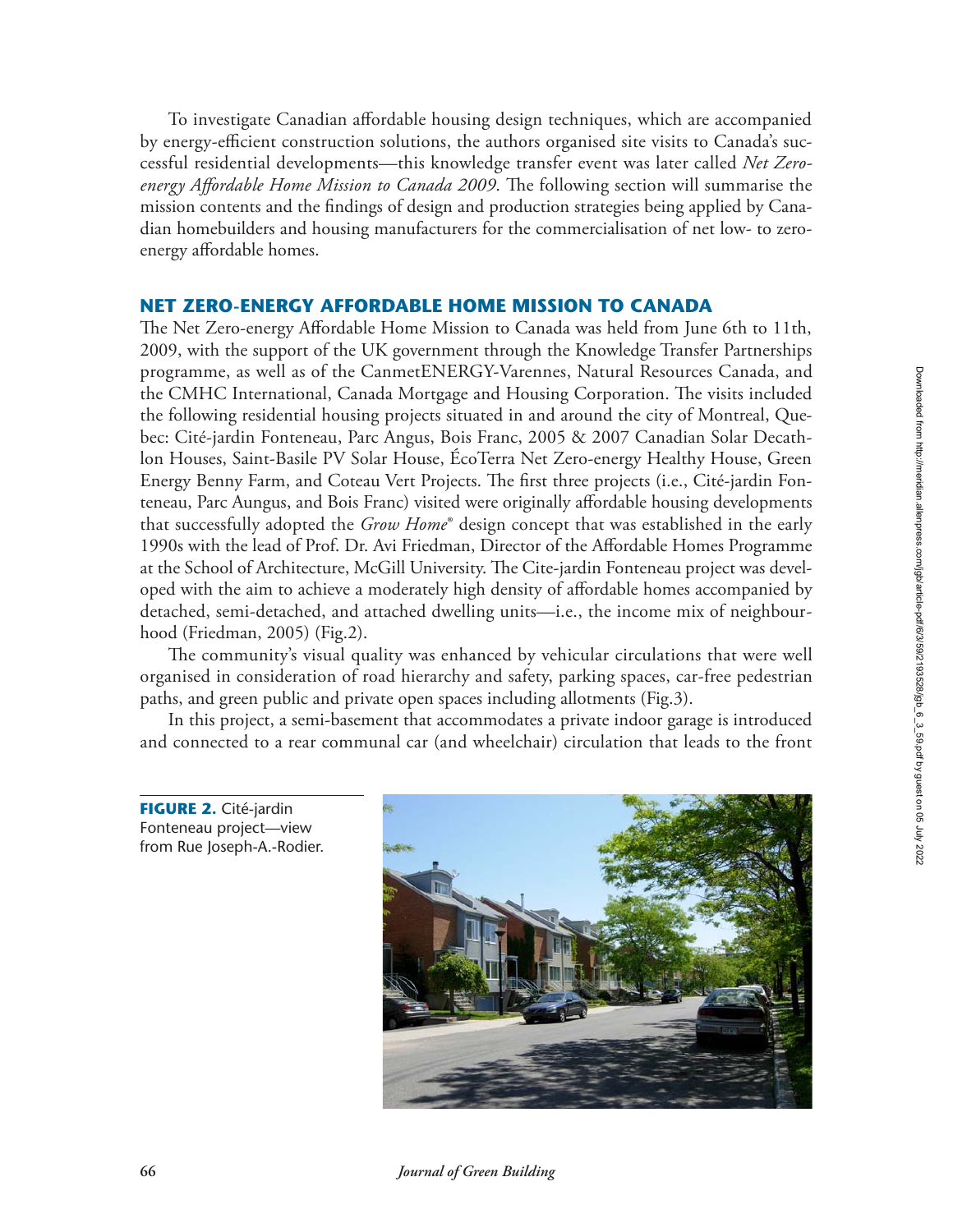street through the side sloped access, yet the rooftop of the communal vehicular circulation serves as a private rear garden of each dwelling unit—i.e., the multi-functionality of space. The attractiveness of both the Parc Angus and Bois Franc projects visited during the mission can be characterised by the uniqueness of housing façade and internal design arrangements, made in such a way that each dwelling unit has its own style and functions, yet the design components themselves were well standardised in order to maintain the production efficiency, which affected construction costs. Particularly, the Bois Franc project's Village

**FIGURE 3.** Private rear gardens and allotments.



Renaissance (terraced house development) employed classical design elements for the façade decorations that might never fall out-of-date—rather, the beauty might have been captured through the 'sieve of history' (Clément, 1995) (Fig.4).

The Bois Franc development is located in St. Laurent in the Greater Montreal area and dates back to 1993. Originally ten builders were involved in the project; however, only three builders remain today (Groupe Montclair, Groupe Maltais, and Groupe Sotramont). These builders continue to pursue the original vision of the development, which consists of a total of 2,800 dwelling units, excluding the number of homes that accommodate senior citizens. The Village Renaissance was representative of a typical Montclair's townhouse development in the Bois Franc project. In the autumn of 1999, the builder reported that they had already sold more than 100 terraced housing units. The dimensions of the first and second floors of the Village Renaissance terraced house model, sold in 1999, were 5.5 $\text{m} \times 10 \text{m}$  (55 $\text{m}^2$  each floor). Similar to the Cite-jardin Fonteneau project, a semi basement was employed, composed of a multipurpose room (including a laundry space) and an indoor integral garage that leads to a communal car (and wheel chair) circulation. In 1999, the house was sold at CAN\$139,900



**FIGURE 4.** Bois Franc Project— Village Renaissance.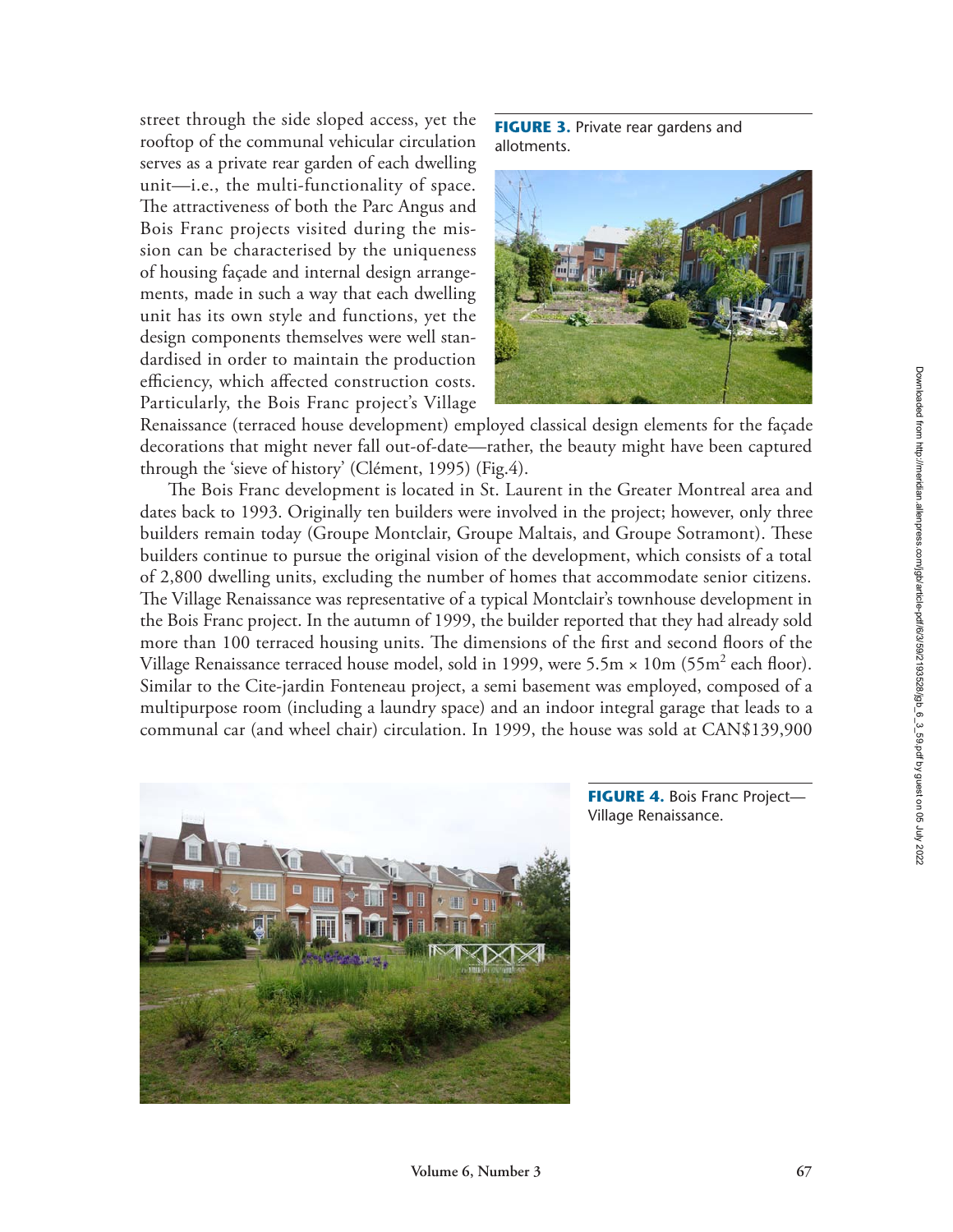(£78,344, where a currency exchange rate was estimated at CAN\$1.00 = £0.56). In Canada, the average total annual income of an economic family (defined as a group of individuals sharing a common dwelling unit who are related by blood, marriage, including common-law relationships, or adoption) was estimated CAN\$63,818 (£35,738) in 1999. This attests to the fact that the Village Renaissance terraced house sold for almost double the average household's annual income (Noguchi, 2004).

## *Cost-reduction Housing Design Strategies*

Broadly speaking, the Cité-jardin Fonteneau, Parc Aungus, and Bois Franc projects are all featured by their affordable selling prices that might derive from moderately low construction costs. Canadian homebuilders appear to be succeeding in practicing cost-reduction design (and production) strategies. In consideration of our observations through the mission visits and literature reviews, particularly on the Grow Home concept developed by Friedman (2001), the Canadian homebuilders' cost-reduction strategies can be summarised as follows:

- *• Reducing the size of a housing unit:* the amount of building materials could be reduced by minimising the internal space. Also, the smaller volume will consequently reduce the ventilation and fabric heat losses;
- *• Grouping housing units:* attaching dwelling units (i.e., semi-detached or terraced houses) accompanied by the placement of party walls will not only reduces the amount of building materials but also the fabric heat loss due to the smaller external surface exposure;
- *• Simplifying a housing configuration:* the simple building shape with less corners and projections (e.g., bay windows) can lead to a reduction in thermal bridging areas as well as construction complexity that increases build costs;
- *• Introducing an open floor plan layout:* this arrangement maximises the spread of natural daylight and maintains cross ventilation. These aspects lead to the reduction of lighting and heating costs. Also, the open floor plan layout provides a high level of design flexibility in internal space, which facilitates the rooms' future renovation, as well as reduces initial construction costs by eliminating unnecessary partitions;
- *• Introducing a back-to-back arrangement to kitchen, toilet and bathroom planning:* attaching these service rooms helps reduce the length of service and drainage pipes, which in turn lower material costs. Also, the concentrated drainage pipes through which warm grey (drain) water passes can somewhat heat incoming water to be used at a shower, sink and bath, if arranged intelligently;
- *• Modularising a housing configuration:* designing the dimensions of a housing unit in consideration of commercially available sizes of building materials and components (e.g. OSB, plywood, and plasterboards) helps reduce the amount of construction waste; thus, reducing or eliminating unnecessary investment;
- *• Standardising homebuilding products and processes:* the standardisation plays a role as a medium of prefabrication and mass production (and *mass customisation*) that helps reduce construction costs and maintain consistent product quality in view of the learning curve (Noguchi, 2004); and
- *• Introducing unfinished upgradeable spaces:* an unfinished space that can be completed by housing users themselves (i.e., Do-It-Yourself) after occupancy result in the initial material cost savings and the rooms can grow according to the occupants' individual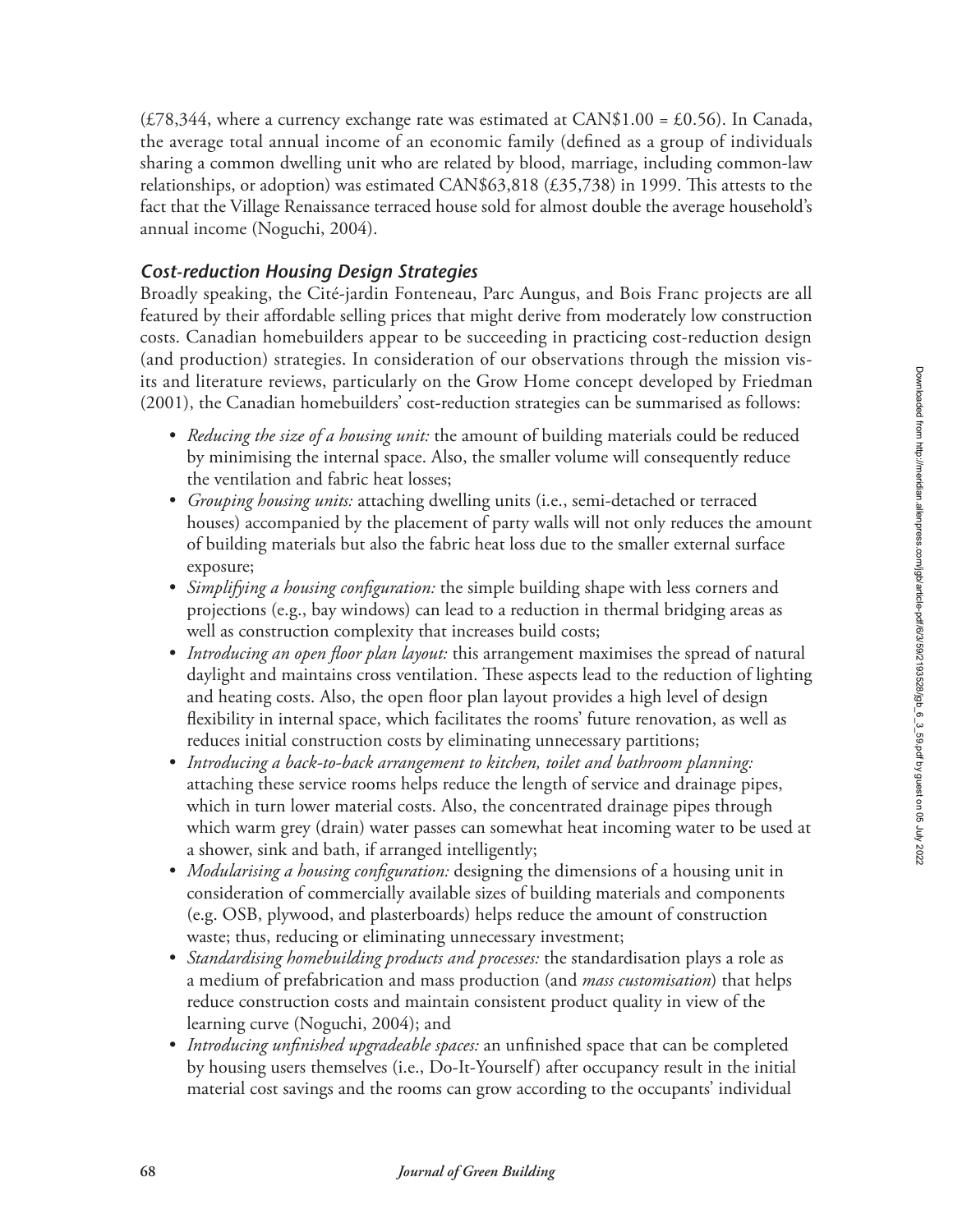needs, desires, and expectations—i.e., personalisation. An unfinished basement at the time of sale can be considered as a typical approach being implemented in Canadian affordable homes.

The aforementioned affordable housing design (and production) strategies are effective in reducing both the initial build cost of housing and the operational energy cost. Today, the Canadian government encourages the public and private sectors together to build more sustainable homes than ever. The following section unveils some design features of net low- to zero-energy healthy housing in view of the authors' visits to Canadian energy-efficient housing construction sites.

## *Net Zero-energy Housing Design Features*

In May 2006, Canada Mortgage and Housing Corporation (CMHC) launched the *EQuilibrium*<sup>4</sup> sustainable housing demonstration initiative. This housing competition, previously called *Net Zero Energy Healthy Housing Initiative*, was aimed at bringing private and public sectors together to develop homes that encompass: climate- and site-specific design; energy- and resource-efficient construction; passive solar heating and cooling; natural day-lighting; integrated renewable energy systems; energy-efficient appliances and lighting; water conservation and re-use; land and natural habitat conservation; and sustainable community design and green infrastructure practices (CMHC, 2007). Thus, the overall goals of Canada's EQuilibrium sustainable housing were: to develop a clear vision and approach to homebuilding; to build the capacity of the national housing and renewable energy industry sectors to create high product quality across the country over the long term; to achieve market acceptance of low-impact healthy houses and sustainable communities; and to enhance the domestic and global leadership in sustainable residential community design and development.

As a result, a total of 72 homebuilding teams submitted applications as of July, 2006. On February 13th, 2007, the Honourable Monte Solberg, Minister of Human Resources and Social Development, and Minister responsible for CMHC, and Jacques Gourde, Parliamentary Secretary to the Honourable Gary Lunn, Minister of Natural Resources, made the public announcement at CMHC's National Office and selected the twelve teams from the original entries as winners of the EQuilibrium sustainable housing competition—later, the demonstration number had been increased to 15 projects.

The *ÉcoTerra<sup>5</sup>* zero-energy sustainable house is one of the original winning projects (Fig.5). The EQuilibrium house was constructed in Eastman, Quebec, in order to demonstrate how far the low-energy healthy housing techniques and technologies can be implemented within marketable prices (Solar Buildings Research Network, 2007).

On November 9th, 2007, the grand opening of the house was held at the construction site where the Honourable Christian Paradis, Secretary of State, made the inaugural address and congratulated Alouette Homes, the project lead and modular housing manufacturer, on the successful construction of Canada's first EQuilibrium net zero-energy healthy house. The project was completed through a *design charrette* (or brainstorming workshop) process, which is increasingly used as a planning tool to bring together relevant stakeholders for the design decisions (CMHC, 2001). In fact, this project was carried out by a number of housing experts with multidisciplinary background. The architectural design of this housing was developed by Dr. Masa Noguchi, one of the authors of this paper, in collaboration with Alouette Homes. The house was further engineered by Dr. Andreas Athienitis, Concordia University, Dr. Yves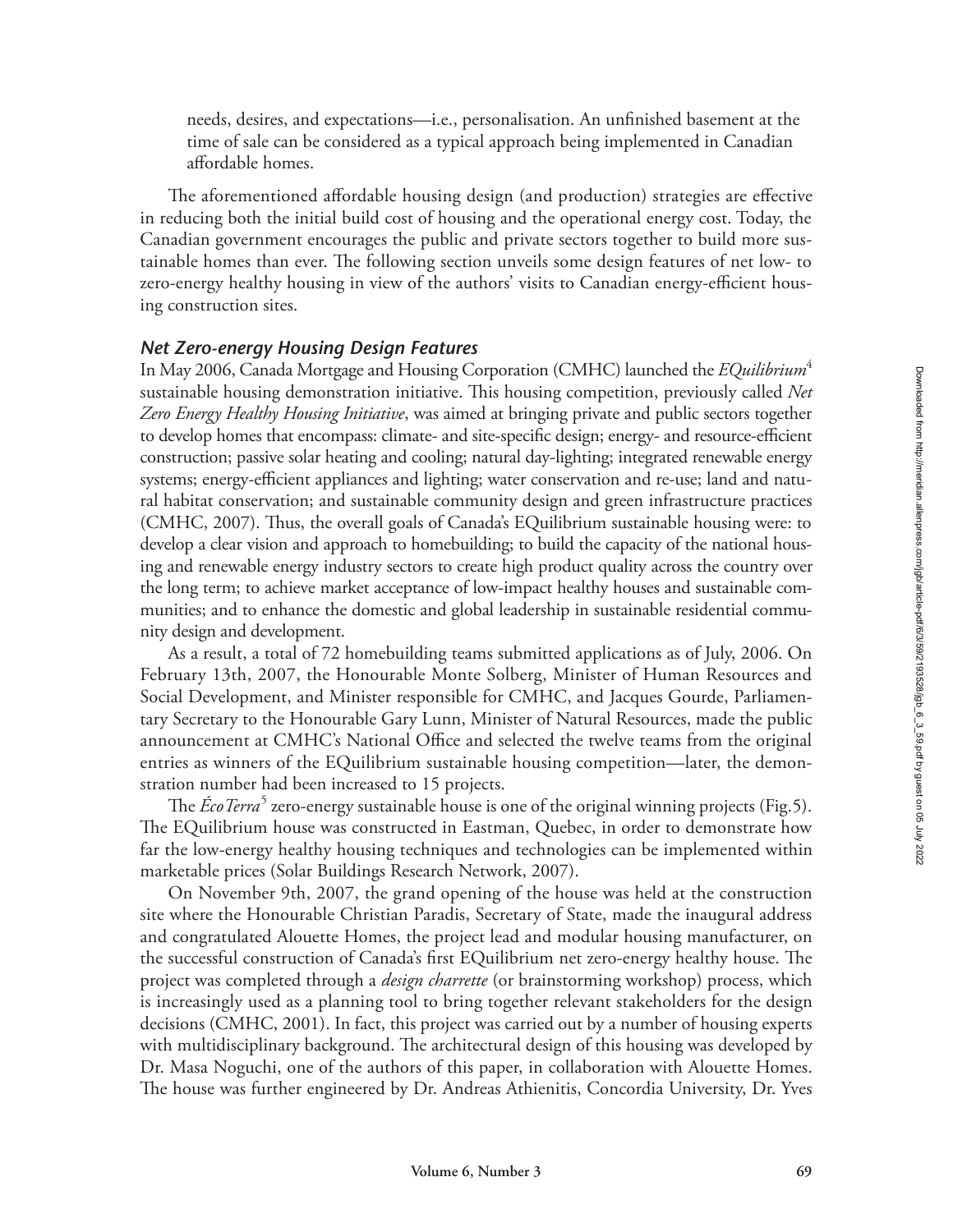Poissant, Natural Resources Canada, and Claude Agouri, Airtechni Inc. The ÉcoTerra house was an attempt to use a simple formula of adding readily-available renewable energy technologies to proven energy-efficient construction techniques in order to achieve Canada's energy efficient guide, or *EnerGuide*, for house rating in excess of 98 points. To achieve the project objectives, the team introduced a number of low-energy healthy housing techniques and technologies (Noguchi, 2008).

The ÉcoTerra house is a single-family detached home built in a 1.077 hectare rural area within a new residential development consisting of total 48 dwelling units in Eastman, Canada. The floor area of this house is  $141m^2$ . Semiprivate spaces, such as the kitchen, dining room, lounge, and passive solar heating and day-lighting sunspace/family room, are located on the ground floor and two private bedrooms and a small convertible study/bedroom are on the first floor. An unpartitioned open staircase that allows for the distribution of daylight and preheated indoor air from the sunspace links the semiprivate interior to the private rooms on the upper floor. An unfinished semi-basement is provided to encompass both the family's spatial flexibility after occupancy and the affordability at the time of sale. The semi-basement accommodates a machine room and a multipurpose space, and the south-facing warm area can be converted into a children's bedroom, playroom, guestroom, and/or a home theatre, as per the family's spatial demands and requirements that may change over time. The semi-basement's external walls are covered half with the earth to reduce fabric heat losses, while the wall's partial exposure helps maintain adequate levels of natural light and ventilation that enter the habitable space. The interior is composed of a concrete thermal wall and floor mass that stores internal heat, linked to the similar one placed in the sunspace on the ground floor.

In this example, *solar thermal mass* was introduced. It is connected through embedded ducts to the building-integrated heat-releasing solar photovoltaic power generating panels (i.e., BIPV/Thermal system) installed on the south-facing upper rooftop and tilted at a nearly optimal angle that maintains the sufficient exposure to solar radiation. This BIPV/ Thermal system has the capacity for the potential generation of electricity at 3,420kWh/yr and heat at 3,800kWh/yr. The solar-heated air leaves the roof approximately 35°C warmer than the outdoor ambient temperature and is used for heating indoor space through the solar thermal mass, pre-heating domestic hot water through an air-to-water heat exchanger, and supplying warm air to the clothes dryer. A south-facing lower roof is also provided for additional solar panels that can be installed after occupancy as the price of renewable energy technologies decreases over time. In addition, a geothermal heat pump was also installed in this house, functioning as the primary source for space-heating, particularly when the BIPV/ Thermal system is not in operation. To retain the warm indoor air (heated by the sun and equipment installed in the house) as much as possible, the house was sealed tightly using airtight construction techniques. Its indoor air quality is well-controlled using a balanced heat recovery ventilator that recycles pre-heated indoor air up to 76% and ensures that the air pollutants are continuously exhausted with the fresh air intake. Prior to the installation of these advanced active renewable energy technologies, the ÉcoTerra house was designed on the first principles of passive energy and environmental design techniques. These relate to the building orientation and configuration, construction method and materials, and the placement of internal functional spaces with due consideration of the local sun position relating to time. All of these improve the thermal and lighting properties of the house.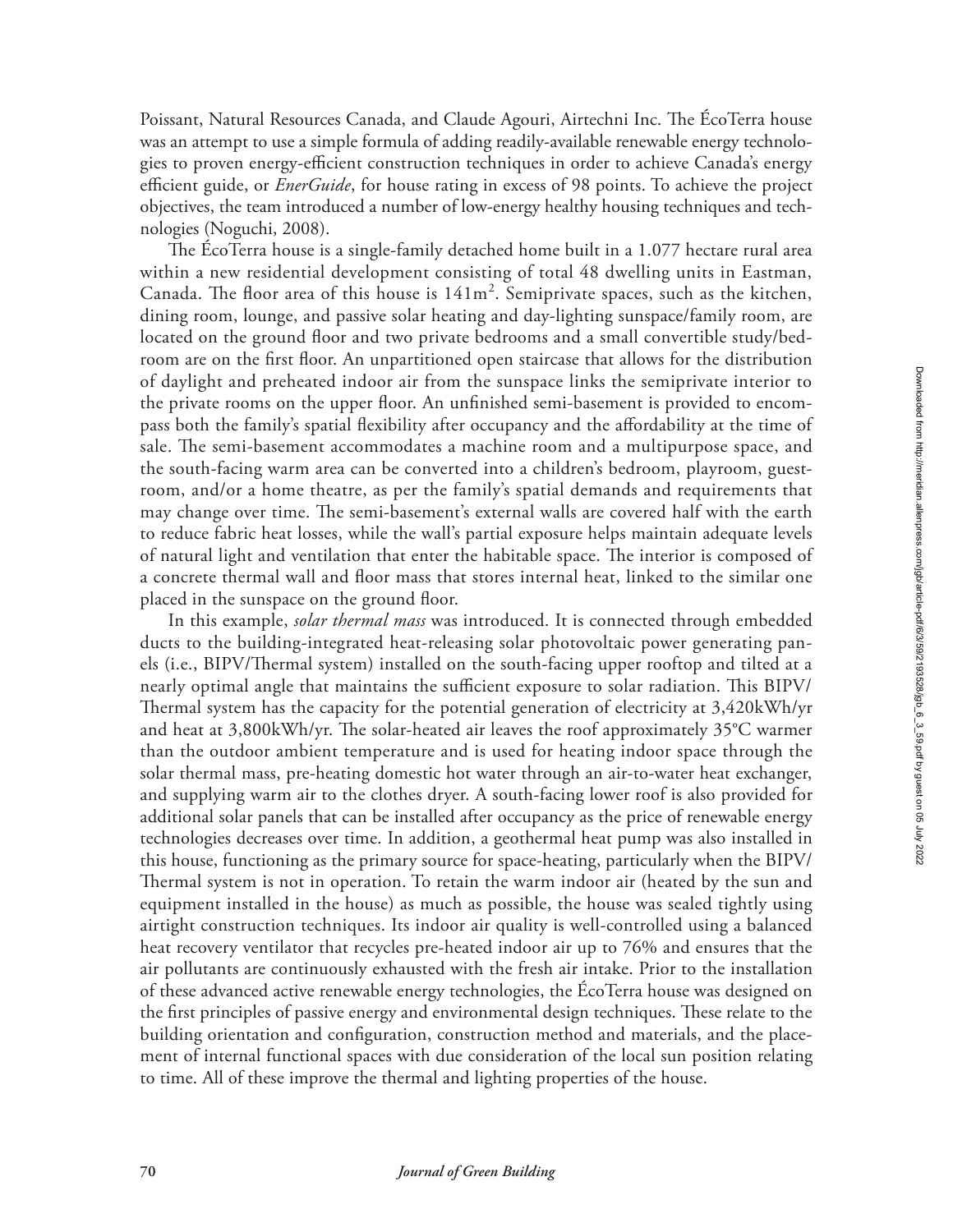

**FIGURE 5.** South façade of the ÉcoTerra zero-energy sustainable house.

Architectural design essence and engineering expertise were collated and harmonised through the design charrette organised at the early stage of this project (Noguchi, 2008). For instance, an outdoor garage was attached to the house's northern façade aligned with the backyard, with the aim of drastically reducing the fabric heat loss from the notable north wall, which is always shaded. This arrangement was also effective in preventing a visually unpleasant front façade dominated by the presence of automobiles rather than trees and flowers, which tend to lower the level of ambient  $CO_2$ , serve as wind barriers, and maintain comfortable humidity that helps cool the ambient temperature in the hot summer months. A machine room that releases heat from equipment is located on the north side of the semibasement floor in order to spread the heat into the habitable spaces on upper floors using the stack effect, while reducing fabric heat losses from the north walls. The machine room in the semi-basement, kitchen on the ground floor, and bathroom on the first floor, are aligned vertically so as to concentrate service water and drainage pipes, alleviating material cost and labour effort. A sunspace/family room is allocated to the south side of the ground floor consisting of thermal mass, like the one in the semi-basement, which stores internal heat of 3,491kWh/yr. Here, the indoor sunspace is featured particularly by the designer's original waist-high thermal wall mass that is made of concrete but covered with dark-coloured ceramic tiles, with the aim to sufficiently capture the solar and internal heat gains. Due to the limited height of about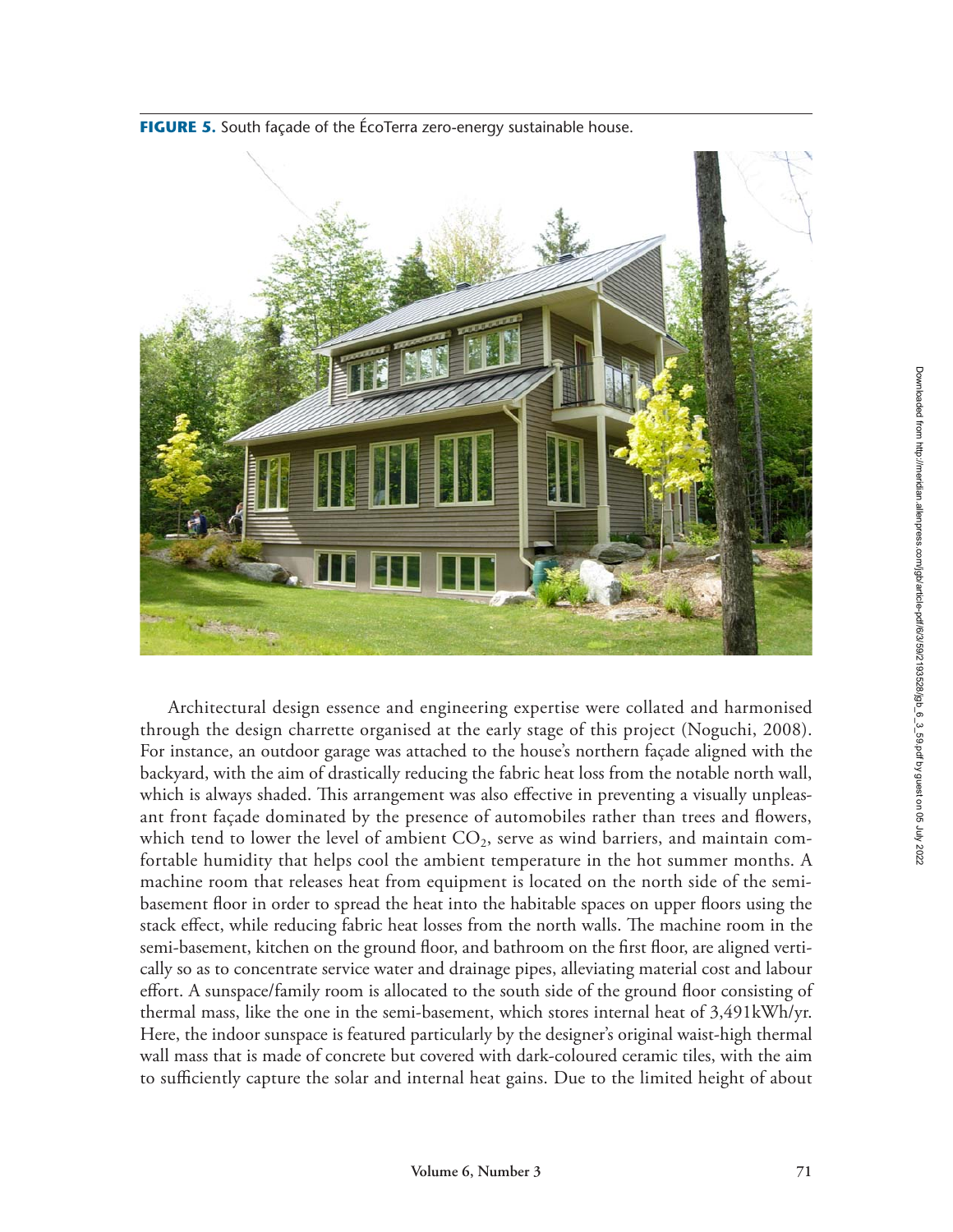1m from the floor level, the thermal wall still maintains adequate daylight penetration and cross ventilation, unlike traditional Trombe walls. In fact, the natural light distribution on the ground floor was analysed in foot-candles ranging from 60 lux to 821 lux at noon on December 21st—i.e., the winter solstice. In the ÉcoTerra house, the availability of sunlight entering the rooms was considered important in terms of the occupant's health and comfort, as well as the potential to supply heat in the amount of 9,592kWh/yr. To minimise ventilation heat losses, the building envelope was well-sealed to maintain the air-tightness at 0.8 air-changes per hour at 50 Pa and insulated to achieve U-values of 0.15W/m<sup>2</sup>K in walls and 0.1W/m<sup>2</sup>K in ceilings. All the windows installed feature triple glazing fitted with low-emmisivity (low-e) coating and argon gas, improving their thermal properties.

As regards the production innovation, approximately 80% of the homebuilding components applied to the ÉcoTerra house was prefabricated inside the Alouette Homes production facility. A factory-completed modular housing system helped eliminate or reduce on-site construction nuisances that lead to considerable material waste, such as bad weather, theft, and vandalism. Moreover, the housing manufacturer's waste management reinforced the reducing, recycling, and reusing of resources and ensured the procurement of responsibly-sourced local building materials.

In principle, the ÉcoTerra net zero-energy sustainable house was designed to optimise energy gains while minimising heat losses; thus, passive solar design techniques were well implemented in harmony with advanced active renewable energy technologies in order to achieve the net zero-energy cost when the home is used properly. The key innovative aspects of the house can be summarised as follows:

- South-facing building orientation with large lights that optimise the sun exposure for solar heat gains and day-lighting;
- Triple glazing windows filled with argon gas and low emissivity coating for reduction of fabric heat loss through windows;
- Minimised openings on the north, east, and west facades for reduction of fabric heat loss through the openings;
- Multifunctional outdoor garage that is equipped with a green roof terrace connected to the 1st floor main bedroom and serves as an air buffer space attached to the north façade for reduction of fabric heat loss from the critical north wall;
- High thermal performance foam insulation that achieves U-values of  $0.15\text{W/m}^2\text{K}$  in walls and  $0.1 \text{W/m}^2 \text{K}$  in ceilings and ensures air-tightness at approx. 0.8 air-changes per hour, reducing ventilation heat loss;
- Waist-high thermal mass wall that improves the house's capacity for heat-storing, daylighting and natural ventilation, and distinguishes the project from others with this new environmental architectonic feature;
- Unpartitioned open staircase that allows for the human circulation and heat and daylight distribution, as well as giving a sense of visual extension to the moderatelysized interior, aimed at reducing the energy load for space-heating;
- Unfinished multipurpose semi-basement for spatial flexibility and affordability;
- Resource-efficient modern method of construction that helps ensure the high levels of product quality and waste management;
- Green landscaping (including the garage's roof terrace) that is aimed at reducing ambient  $CO<sub>2</sub>$  levels and rainwater runoff and conserving natural habitat, in response to sustainable community development;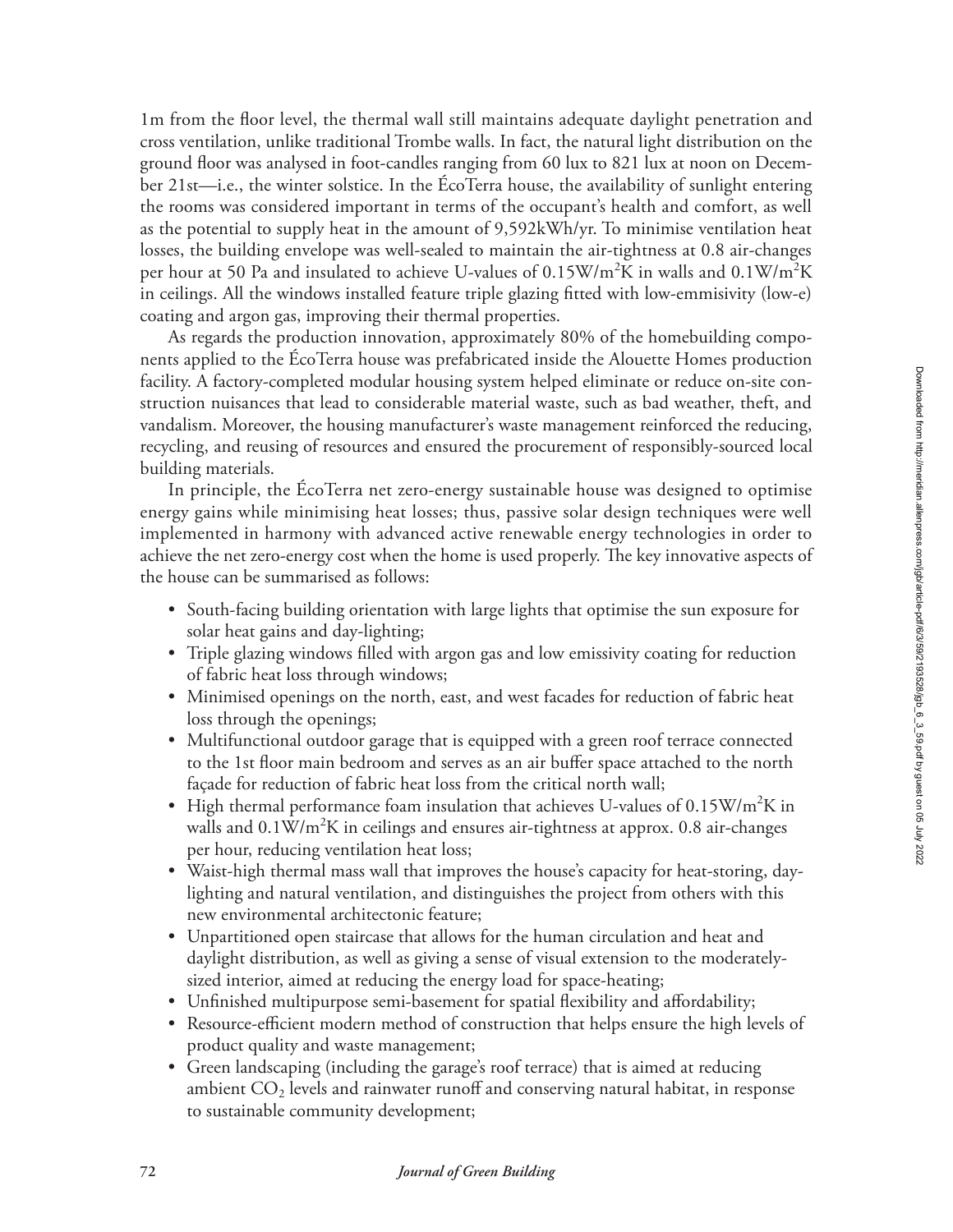- Building integrated photovoltaic thermal (BIPV/Thermal) system that generates not only electricity using free clean sunlight, but also solar-heated air applied for heating space through solar thermal mass, pre-heating domestic hot water through an air-towater heat exchanger, and supplying warm air to the clothes dryer;
- PV and/or solar thermal capacity grow space that allows for the growth of rooftop solar panels after occupancy;
- Integral indoor sunspace on the semi-basement and ground floors that are composed of generous solar thermal mass connected to the BIPV/Thermal system;
- Balanced heat recovery system that recycles preheated indoor air up to 76%;
- Ground-source heat pump that is used as the primary system for heating and cooling the house;
- Heat exchanger designed to apply the heat from warm drain (waste) water for heating incoming cool water from the mains;
- Energy-efficient appliances and lighting; and
- Rainwater butt that harvests the natural free water for gardening and car-washing.

The ÉcoTerra sustainable house was designed to provide its occupants with a comfortable and healthy indoor living environment and produces as much energy as it consumes on an annual basis. The simulation of the energy use indicates that the house experiences nearly net zero-energy consumption when it comes into operation (Noguchi, 2008). However, the domestic energy use still depends on occupants' energy saving behaviour. Accordingly, a user manual that helps educate occupants about behaviour-related energy saving techniques may need to be developed and the effect can be calibrated through energy meters that can display both energy use and cost.

## **CONCLUSIONS**

In principle, to build sustainable zero-carbon homes, the housing cost and quality first need to be clarified in consideration of societal demands and requirements, as well as local building regulations. In Scotland, the Code for Sustainable Homes that has already been implemented in England is still out, with the homebuilding industry's general practice and the vagueness of the notions of sustainable homes and zero-carbon housing leading housing suppliers, e.g., homebuilders and housing manufacturers, to the confusion of quality standards. Moreover, unlike Canadian contexts, there is no explicit means to measure housing affordability in Scotland today, where the hike of energy prices is leading nearly a quarter of the nation's households to fuel poverty. For the production of sustainable zero-carbon homes in Scotland, the housing suppliers are required to gain the technical knowledge of cost-effective energy-efficient building materials and systems, including passive energy and environmental design techniques and active renewable energy technologies. In reality, their business operations often develop into routine; thus, the application of unfamiliar housing materials and systems necessitates builders to spend extra time and money, and this in turn yields some technical and financial barriers that make them perceive risks in the delivery of such advanced homes.

In Canada, as exemplified in the EcoTerra house development, a *design charrette* approach has been introduced to the development of sustainable homes and communities, with the aim of engaging internal and external experts in the design decision making processes. This collaborative approach helps lighten the burden of builders' technical knowledge requirements by turning individuals' dispersed knowledge into the team expertise required to achieve the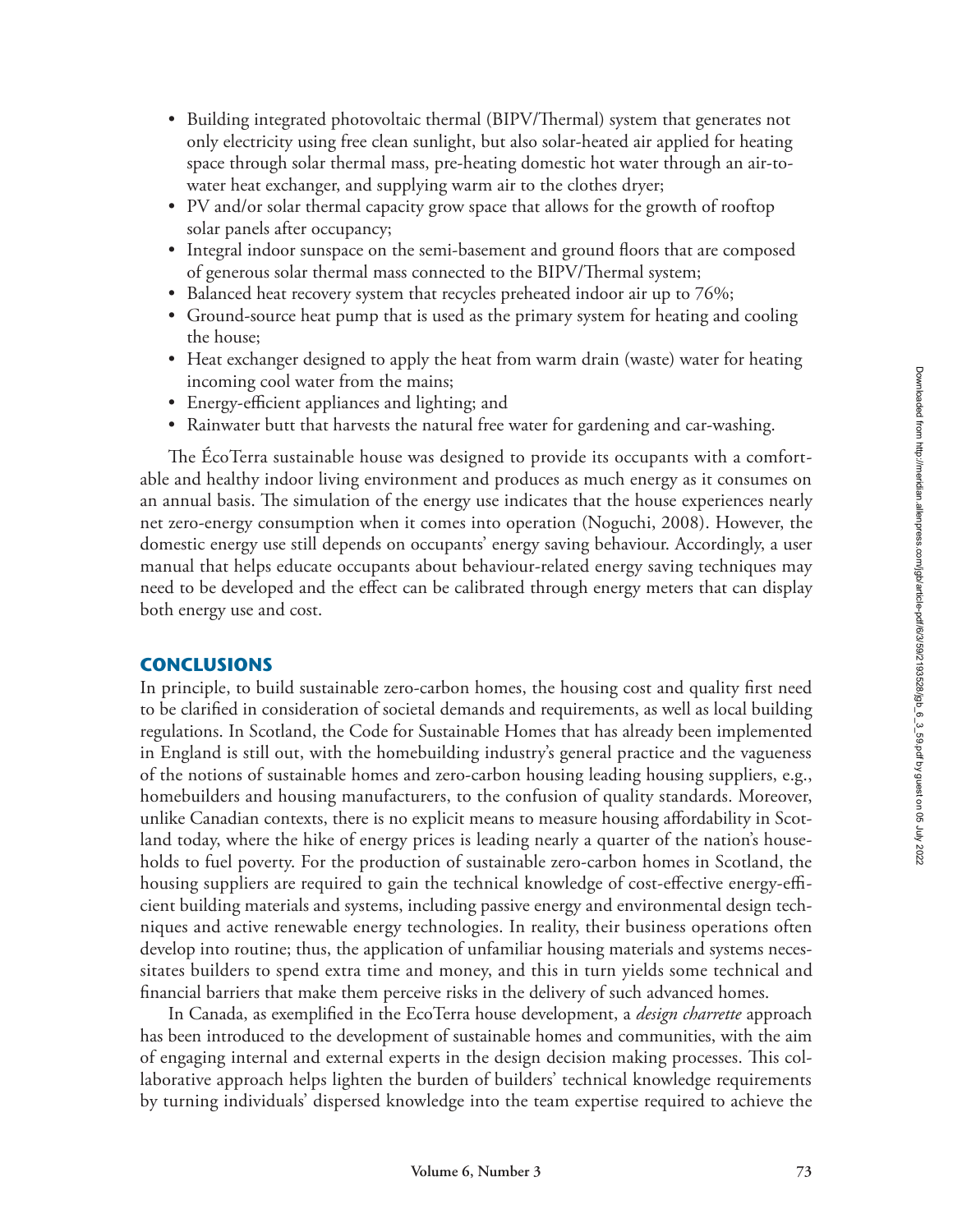common goal set. It also helps the team make the proper design choices concerning housing orientations and configurations, construction materials and systems, including renewable energy technologies and internal planning, taking into account the relationship between the time-related sun positions and the internal space day-lighting and heat gain potentials. In Scotland, such a charrette approach is rarely applied by housing suppliers today, and thus it may be worthy of attention for the delivery of the sustainable zero-carbon homes of the future,

## **NOTES**

- 1. *Lifetime Home* design standards incorporate 16 design features to create a flexible, accessible and adaptable space in dwellings for all kind of end users: old and young, single and family, abled and disabled people.
- 2. *Ecohomes* is an environmental assessment method developed by the Building Research Establishment (BRE) to measure the environmental performance of homes.
- 3. *Super E* ® is a strategic initiative that was made possible by the on-going efforts of the Government of Canada agencies, Natural Resources Canada, Canada Mortgage and Housing Corporation and National Research Council Canada, and is a programme to disseminate Canadian energy-efficient healthy housing technologies.
- 4. *EQuilibrium*™ is a national housing initiative led by Canada Mortgage and Housing Corporation (CMHC). It encourages private and public homebuilding sectors to build homes designed to address occupant health and comfort, energy efficiency, renewable energy production, resource conservation, reduced environmental impact, and affordability.
- 5. *ÉcoTerra® house* is Alouette Homes' brand and the term has been protected under the trademark acquired by the company.

## **ACKNOWLEDGEMENTS**

The author would like to express sincere gratitude to the individuals and organisations who assisted him in carrying out this study. Financial support for this research project was provided partially by the UK government through the Knowledge Transfer Partnerships programme. The Net Zero-energy Affordable Home Mission to Canada 2009 was executed successfully with the support of CanmetENERGY-Varennes, Natural Resources Canada, and CMHC International, Canada Mortgage and Housing Corporation. Also, the authors would like to thank Alouette Homes, which made possible our visits to its EcoTerra® net zero-energy sustainable house and Super E® housing production line.

#### **REFERENCES**

Aberdeen City Council. 2005. *Affordable Housing Guide*. Aberdeen: Aberdeen City Council.

Aberdeen City Council. 2008a. *Aberdeen Local Plan*. June 2008, Aberdeen: Aberdeen City Council.

- Aberdeen City Council. 2008b. *Minutes of Agreement between Aberdeen City Council & Tenants First Housing Co-operative* (Subject: Kirkhilll & Kingsford School Lodges), 25 November 2008. Aberdeen: Aberdeen City Council.
- Barr, E. 2007. *Devanha Scheme Report*. Aberdeen: Tenants First Housing Co-operative.
- Barr, E. 2009a. *Investing in Affordable Housing–Consultation Response*. Aberdeen: Tenants First Housing Co-operative.
- Barr, E. 2009b. *Report to the Committee of Management 26th January 2009* (Subject: Kirkhilll & Kingsford School Lodges). Aberdeen: Tenants First Housing Co-operative.
- Canada Mortgage and Housing Corporation (CMHC). 2001. *Sustainable Community Planning and Development: Design Charrette Planning Guide*. Ottawa: CMHC.
- CMHC. 2007. *EQuilibrium Healthy Housing for a Healthy Environment New Housing for a Changing World*. Ottawa: CMHC.